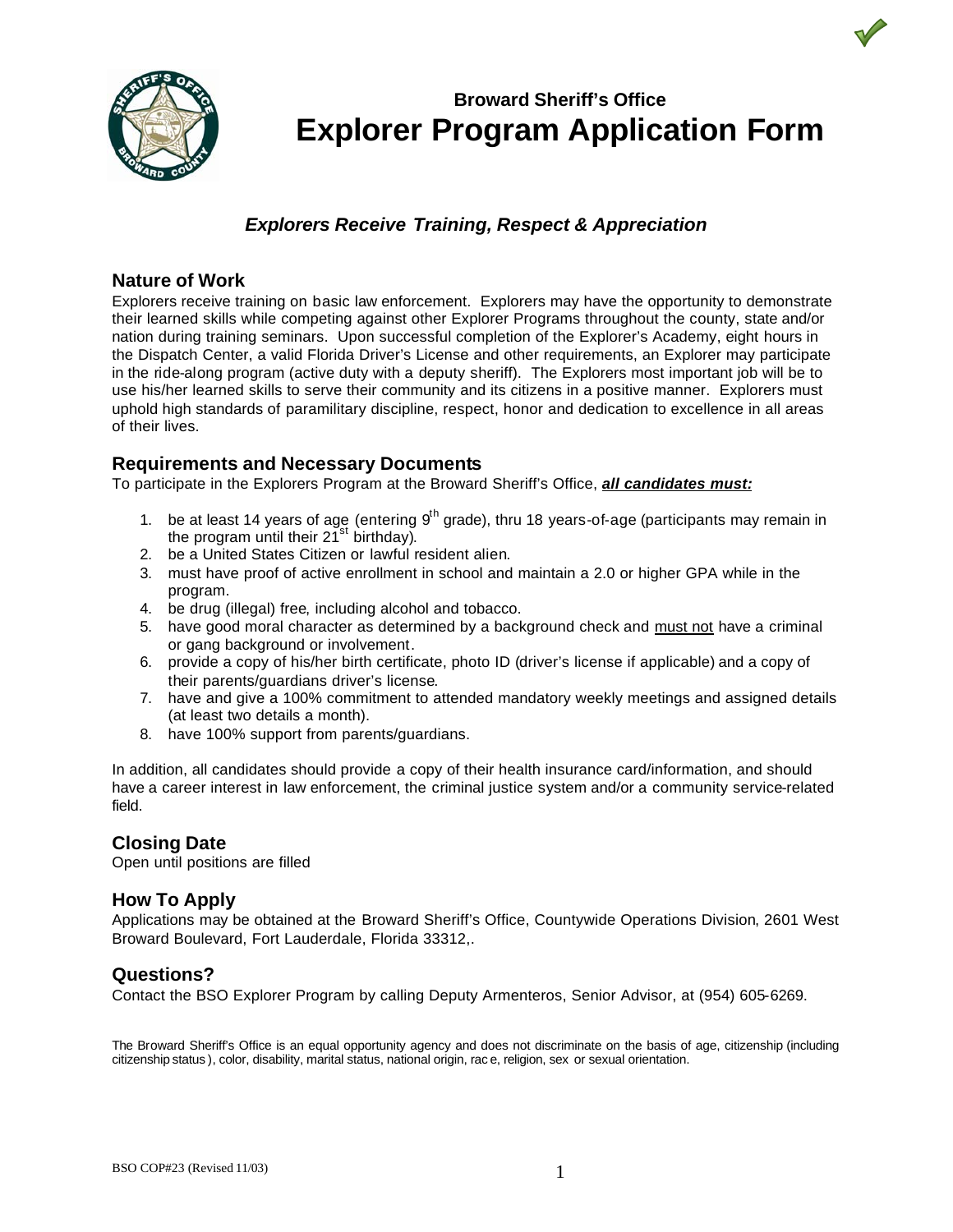

*Please type or print clearly. Do not leave any field blank. Enter "n/a" if not applicable.*

| Position Applying For: BSO Explorer                                                           |  |
|-----------------------------------------------------------------------------------------------|--|
| Referred by (Include employee name, CCN number and relationship to applicant, if applicable): |  |

| Last name                        | First name                       | Middle name                           |
|----------------------------------|----------------------------------|---------------------------------------|
|                                  |                                  |                                       |
| Date of birth and age            | Social Security number           | Date of application                   |
|                                  |                                  |                                       |
| Mailing address                  | City and state                   | Zip Code                              |
|                                  |                                  |                                       |
| Home phone number (w/ area code) | Work phone number (w/ area code) | Cellular / pager number (w/area code) |
|                                  |                                  |                                       |
| E-mail address                   |                                  |                                       |
|                                  |                                  |                                       |

|                                  | Place of birth (county, state and country) |            | Sex | Height (feet', inches") |
|----------------------------------|--------------------------------------------|------------|-----|-------------------------|
| Weight                           | Eye color                                  | Hair color |     |                         |
|                                  |                                            |            |     |                         |
| List any scars, marks or tattoos |                                            |            |     |                         |
|                                  |                                            |            |     |                         |

By signing this document, I certify that all of the information on this entire application is true and complete to the best of my knowledge. I understand that all information is subject to investigation and that omission, falsification, or misrepresentation is sufficient cause for rejection of this application, removal of my name from consideration or dismissal from service. **I understand that the Broward Sheriff's Office is a drug-free workplace and that all Explorers must be drug-free.**

I understand that this application is the property of the Broward Sheriff's Office and information contained herein is public record. I am also attesting that I understand and meet all of the minimum requirements of the position I am applying for as stated on the job announcement.

| Print applicant's full name       | Signature | D.O.B. or SSN# | Date |
|-----------------------------------|-----------|----------------|------|
| Print parent/guardian's full name | Signature | D.O.B. or SSN# | Date |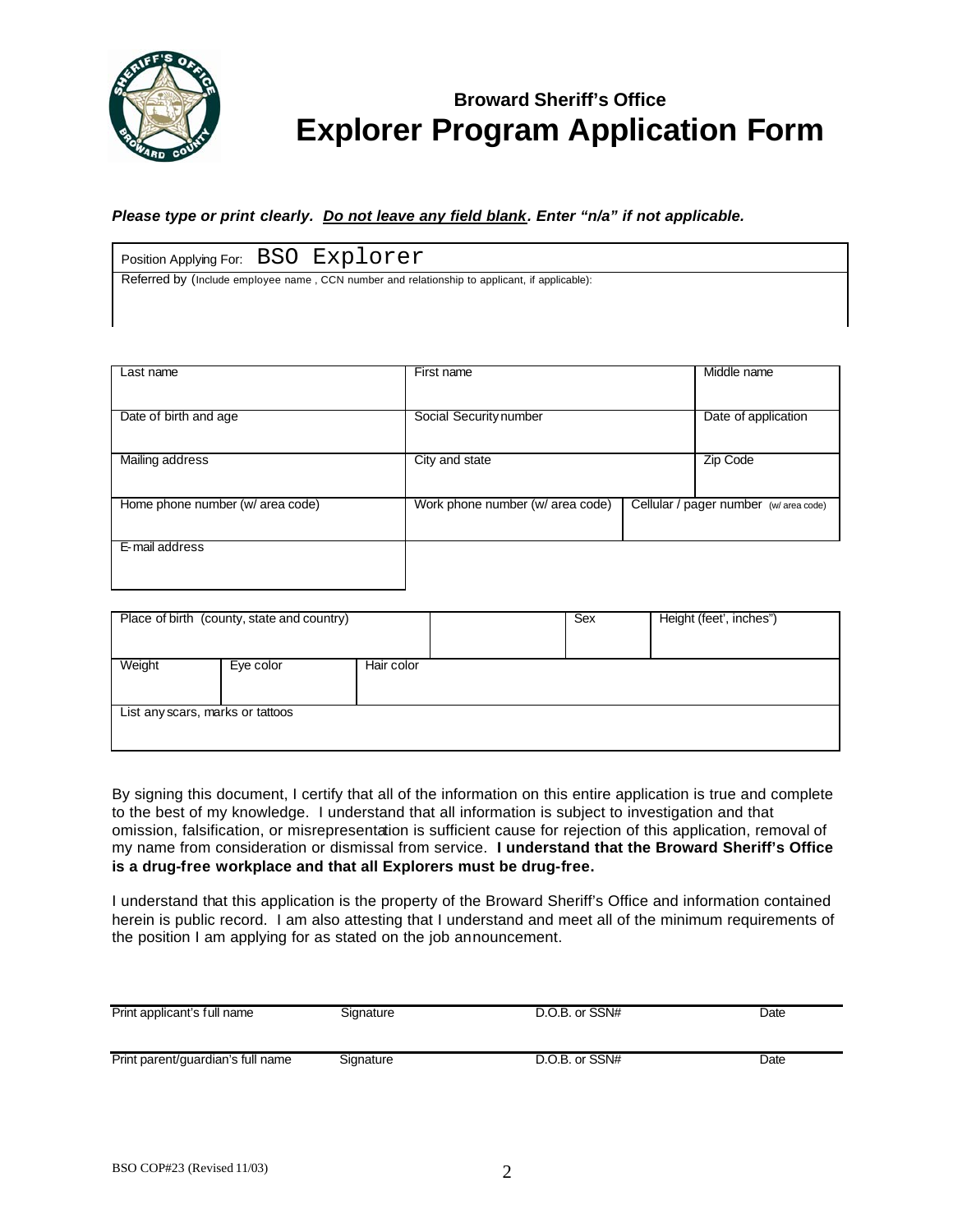

## **Education and Training Background**

List all education/training which you feel relates to the position for which you are applying. Describe in sufficient detail to demonstrate that you meet the minimum requirements of the position.

## **High School Information:**

| Are you currently enrolled in high school?                                                       | If you have graduated, provide the year |
|--------------------------------------------------------------------------------------------------|-----------------------------------------|
| 1 no<br>l yes                                                                                    |                                         |
| Name of high school                                                                              | High school phone number (w/ area code) |
| Current grade level in school                                                                    | What is your G.P.A.?                    |
| List any clubs or organizations of which you are a member or activities in which you participate |                                         |
|                                                                                                  |                                         |

### **College / University / Trade School Information:**

| Are you currently enrolled?<br>$[$ ] yes $[$ ] no                                                | If you have graduated, provide the year        |
|--------------------------------------------------------------------------------------------------|------------------------------------------------|
| Name of school / college / university                                                            | School phone number (w/ area code)             |
| <b>Current level</b>                                                                             | What is your G.P.A.?                           |
| Major course of study                                                                            |                                                |
| List any clubs or organizations of which you are a member or activities in which you participate |                                                |
| If not in school, have you graduated<br>$[ ]$ no<br>[ ] yes                                      | or do you have a GED?<br>$[$ ] yes<br>$[ ]$ no |
| Describe your future educational plans                                                           |                                                |
| List any and all certifications, qualifications or licenses in any area                          |                                                |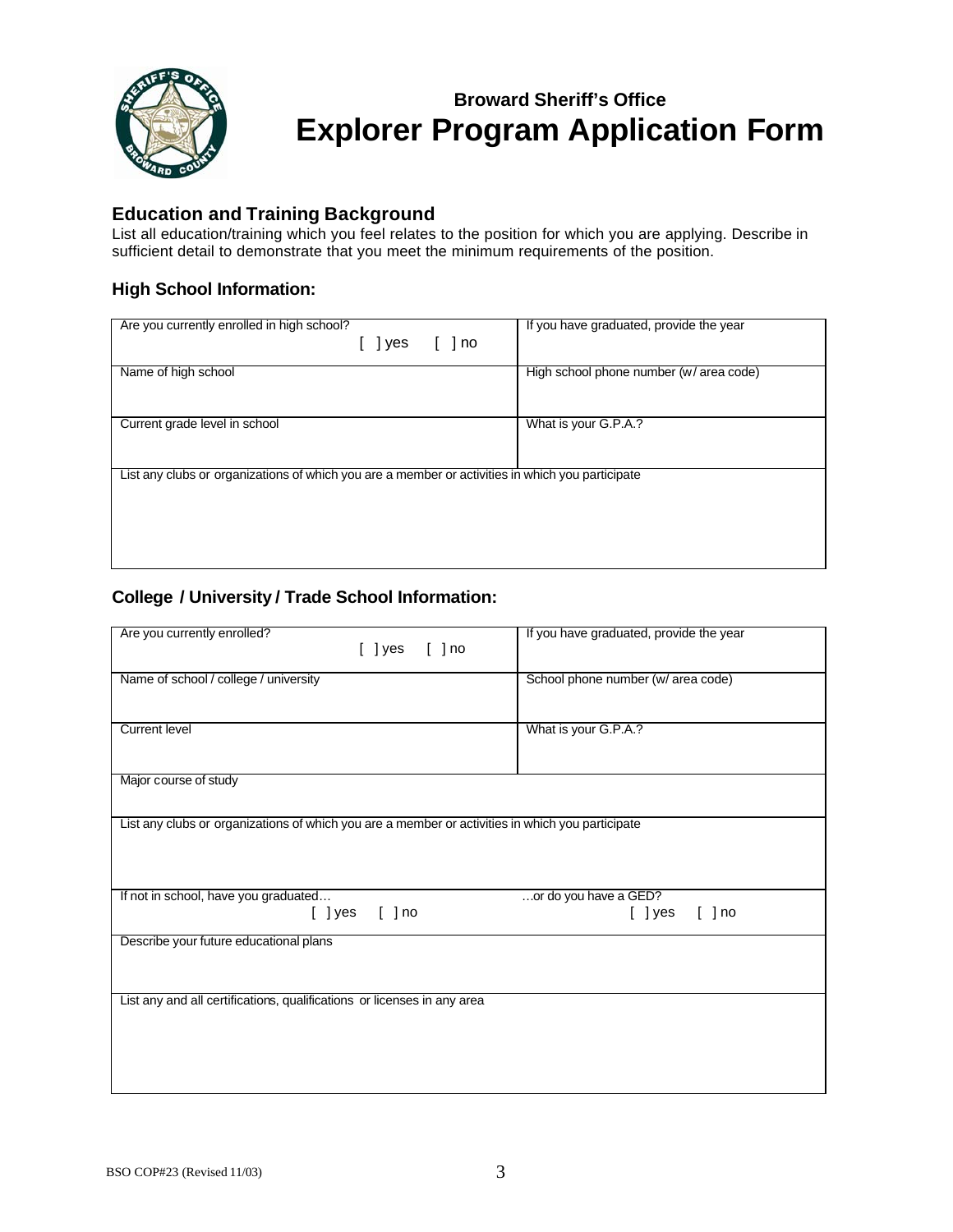

## **Driver's License Information**

| Do you have a valid driver's license? | lyes [ ]no | If yes, in which state was it issued? |
|---------------------------------------|------------|---------------------------------------|
| Driver's license #                    |            | Date of expiration                    |

## **Employment History**

Please list all full-time and part-time work experience which you feel relates to the position for which you are applying. Start with the most recent related position and work back. Major changes in duties or job titles with the same employer should be listed as separate positions. Describe job duties in sufficient detail to demonstrate that you meet the minimum requirements of the position. Use additional sheets in the same format if necessary.

#### **Most recent position:**

| Title of position          |                  |                                              |                |
|----------------------------|------------------|----------------------------------------------|----------------|
| Employer                   |                  | Complete employer address (include zip code) |                |
| Start date (M/D/Y)         | End date (M/D/Y) | Total time with employer (years, months)     | Hours per week |
| Reason for leaving         |                  |                                              |                |
| Name / Title of supervisor |                  | Supervisor's telephone number (w/ area code) |                |
| Description of Job Duties: |                  |                                              |                |

#### **Next most recent position:**

| Title of position          |                  |                                              |                |
|----------------------------|------------------|----------------------------------------------|----------------|
| Employer                   |                  | Complete employer address (include zip code) |                |
| Start date (M/D/Y)         | End date (M/D/Y) | Total time with employer (years, months)     | Hours per week |
| Reason for leaving         |                  |                                              |                |
| Name / Title of supervisor |                  | Supervisor's telephone number (w/ area code) |                |
| Description of Job Duties: |                  |                                              |                |
|                            |                  |                                              |                |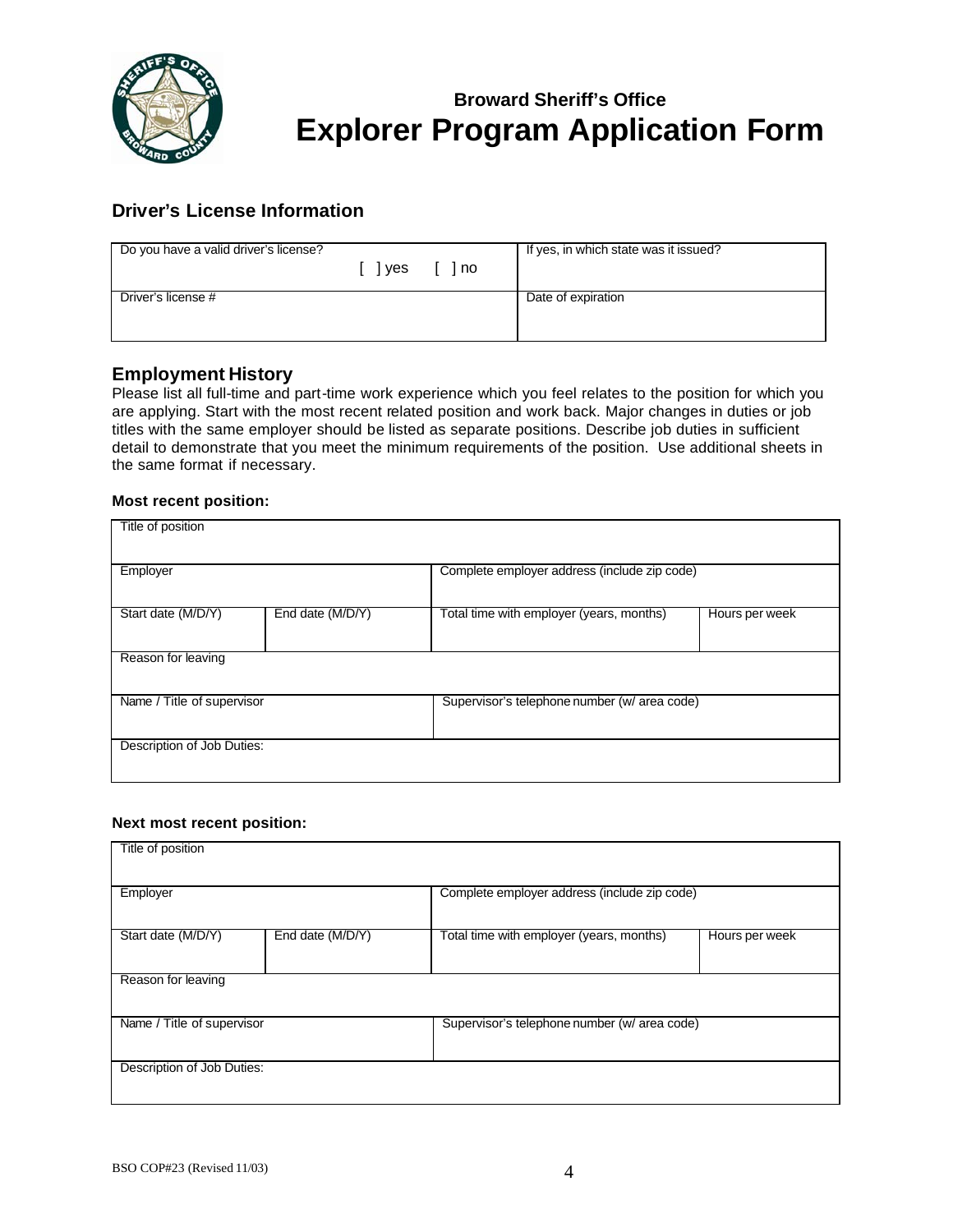

#### **Next most recent position:**

| Title of position          |                  |                                              |                |
|----------------------------|------------------|----------------------------------------------|----------------|
| Employer                   |                  | Complete employer address (include zip code) |                |
| Start date (M/D/Y)         | End date (M/D/Y) | Total time with employer (years, months)     | Hours per week |
| Reason for leaving         |                  |                                              |                |
| Name / Title of supervisor |                  | Supervisor's telephone number (w/ area code) |                |
| Description of Job Duties: |                  |                                              |                |

## **Next most recent position:**

| Title of position          |                  |                                              |                |
|----------------------------|------------------|----------------------------------------------|----------------|
| Employer                   |                  | Complete employer address (include zip code) |                |
| Start date (M/D/Y)         | End date (M/D/Y) | Total time with employer (years, months)     | Hours per week |
| Reason for leaving         |                  |                                              |                |
| Name / Title of supervisor |                  | Supervisor's telephone number (w/ area code) |                |
| Description of Job Duties: |                  |                                              |                |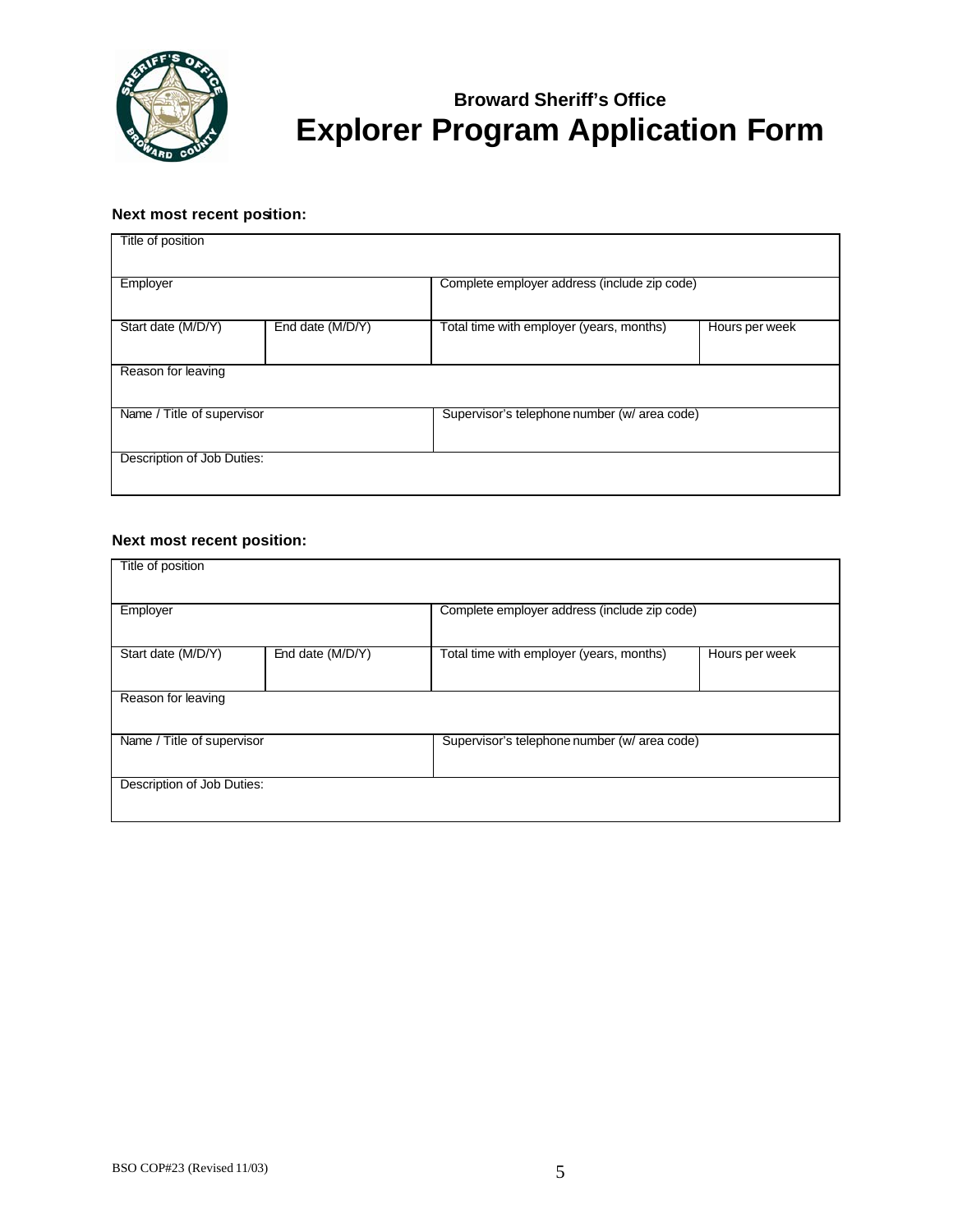

Please answer the following four questions by circling the appropriate response. If you answer yes to any of the questions, make sure to provide detailed information in the corresponding box.

### **Controlled Substance/Drug Use:**

|  |  | 1. Have you ever illegally used drugs or controlled substances? | Yes.<br>No. |  |
|--|--|-----------------------------------------------------------------|-------------|--|
|--|--|-----------------------------------------------------------------|-------------|--|

2. Do you now or have you ever illegally possessed, supplied, or sold any drugs or controlled substances? The North State Controlled substances North American North State Controlled State Controlled State Controlled State Controlled State Controlled State Controlled State Controlled

If you answered yes to one or both questions above, provide details below:

| Name of Drug/Controlled Substance | First used on (Month/Year) | Last used on (Month/Year) | <b>Total Times Used</b> |
|-----------------------------------|----------------------------|---------------------------|-------------------------|
|                                   |                            |                           |                         |
|                                   |                            |                           |                         |
|                                   |                            |                           |                         |
|                                   |                            |                           |                         |
|                                   |                            |                           |                         |
|                                   |                            |                           |                         |

#### **Criminal History:**

| 3. Have you ever been arrested or detained by any law enforcement agency?                                                  | Yes | No  |
|----------------------------------------------------------------------------------------------------------------------------|-----|-----|
| 4. Have you ever been convicted of, or have you ever been found to have<br>committed any civil or criminal law violations? | Yes | No. |

If you answered yes to one or both questions above, provide details below:

| Charge, Law Violation, or Circumstance | Location (City/State) | Detention, Disposition, or Penalty | Date of Office (M/Y) |
|----------------------------------------|-----------------------|------------------------------------|----------------------|
|                                        |                       |                                    |                      |
|                                        |                       |                                    |                      |
|                                        |                       |                                    |                      |
|                                        |                       |                                    |                      |
|                                        |                       |                                    |                      |
|                                        |                       |                                    |                      |

By signing this document, I certify that all of the information provided is true and complete to the best of my knowledge. I understand that all information is subject to investigation and that omission, falsification, or misrepresentation is sufficient cause for rejection of my application, removal of my name from consideration, or dismissal from service.

| Print applicant's full name       | Signature | D.O.B. or SSN# | Date |
|-----------------------------------|-----------|----------------|------|
| Print parent/guardian's full name | Signature | D.O.B. or SSN# | Date |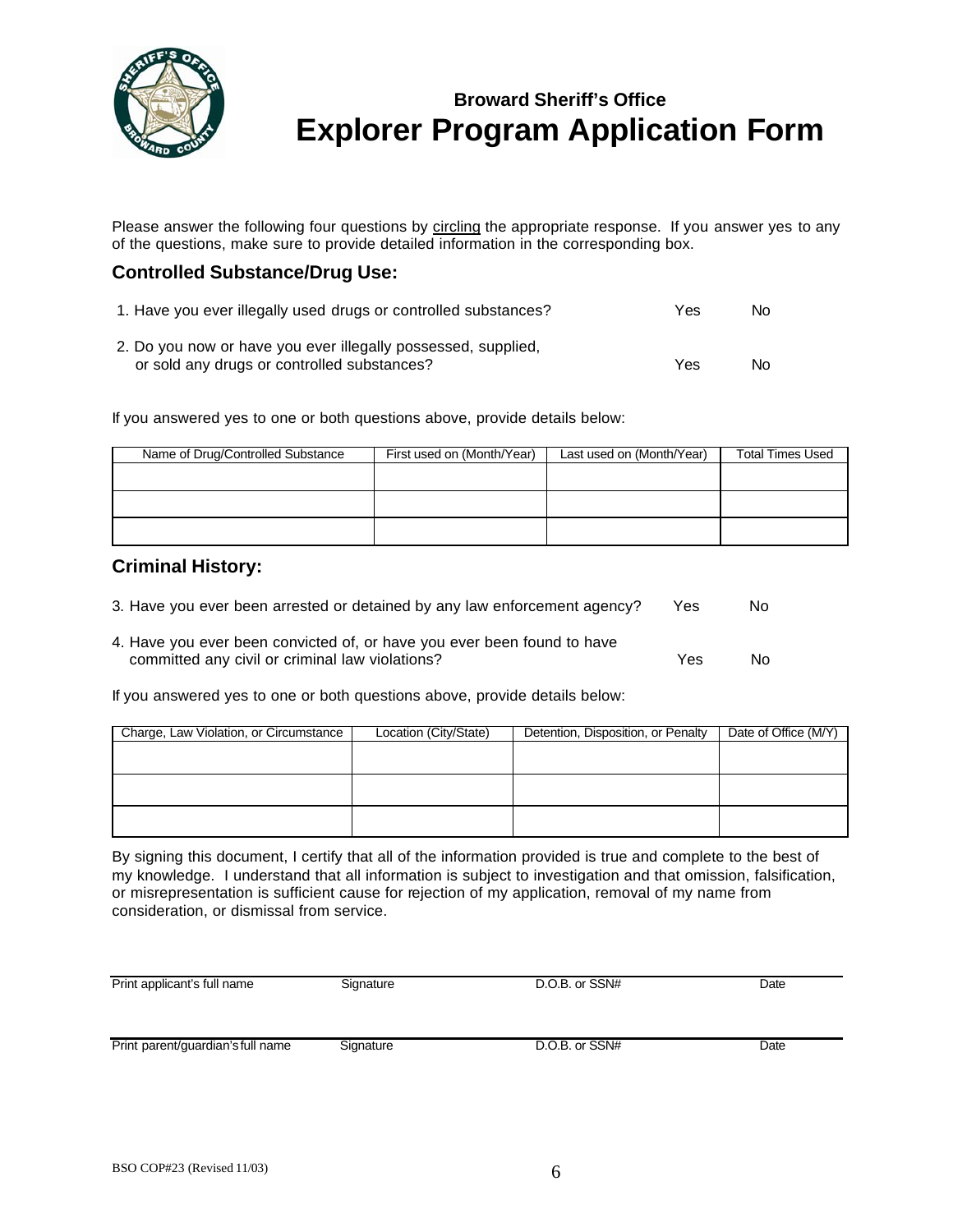

## **Parental & Emergency Information**

### **Parent / guardian**

| Father's / Guardian's name:        |                           |
|------------------------------------|---------------------------|
| Home address                       | City, state, zip code     |
| Home phone (w/ area code)          | Work phone (w/ area code) |
| Cell phone or pager (w/ area code) |                           |

| Mother's / Guardian's name:        |                           |
|------------------------------------|---------------------------|
| Home address                       | City, state, zip code     |
| Home phone (w/ area code)          | Work phone (w/ area code) |
| Cell phone or pager (w/ area code) |                           |

## **Emergency Contact Information**

In the event of an emergency and the parent/guardian is unavailable, please list two individuals to be contacted:

| Contact #1                         |                           |
|------------------------------------|---------------------------|
| Home address                       | City, state, zip code     |
| Home phone (w/ area code)          | Work phone (w/ area code) |
| Cell phone or pager (w/ area code) |                           |

| Mother's / Guardian's name:        |                           |
|------------------------------------|---------------------------|
| Home address                       | City, state, zip code     |
| Home phone (w/ area code)          | Work phone (w/ area code) |
| Cell phone or pager (w/ area code) |                           |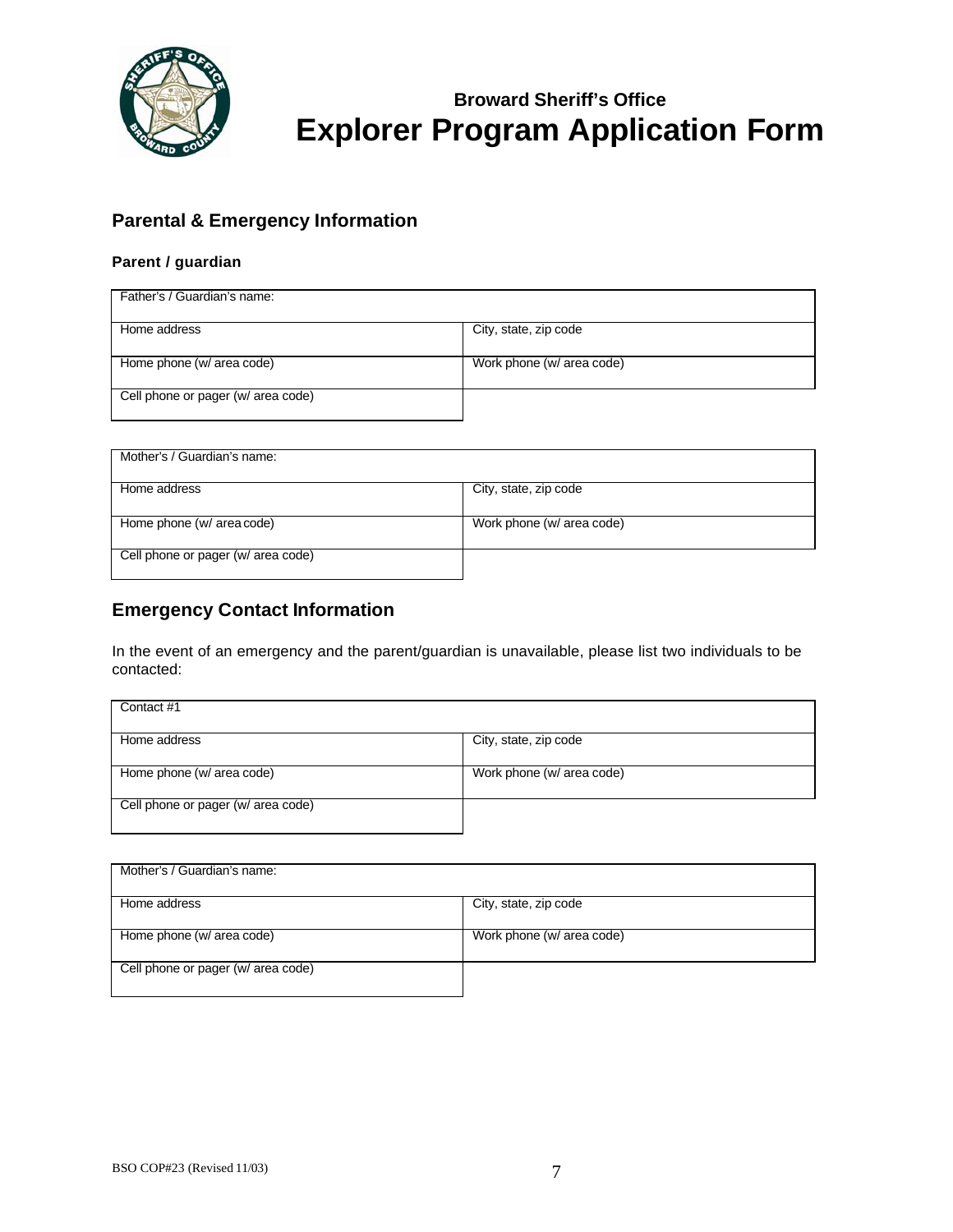

## **Applicant's Medical History**

| Last name     | First name             | Middle name |     |
|---------------|------------------------|-------------|-----|
| Date of birth | Social Security number | Race        | Sex |
| Home address  | City and state         | Zip Code    |     |

### **Medical Information**

| Health /<br>/ Accident Insurance Company | Phone (w/ area code) | <b>Policy Number</b> |
|------------------------------------------|----------------------|----------------------|
|                                          |                      |                      |

Are you now, or have you ever been, subject to (please answer yes or no):

| Asthma          | Fainting Spells                                                                          | Convulsions               |
|-----------------|------------------------------------------------------------------------------------------|---------------------------|
| <b>Diabetes</b> | <b>Heart Trouble</b>                                                                     | <b>Bleeding Disorders</b> |
|                 | Allergy (ies) to any medication, food, plant, insect bite or other material or substance |                           |

If you answered yes to any of the above, please list the allergies:

|  |  | Do you have any condition that may require special care, medication, or diet? [ ] yes [ ] no |  |
|--|--|----------------------------------------------------------------------------------------------|--|
|  |  |                                                                                              |  |

If you answered yes to the above, please explain:

Are you taking any medication? [ ] yes [ ] no

If you answered yes to the above, please explain:

Are there any restrictions placed on you for any reason, including medical? [ ] yes [ ] no

If you answered yes to the above, please explain: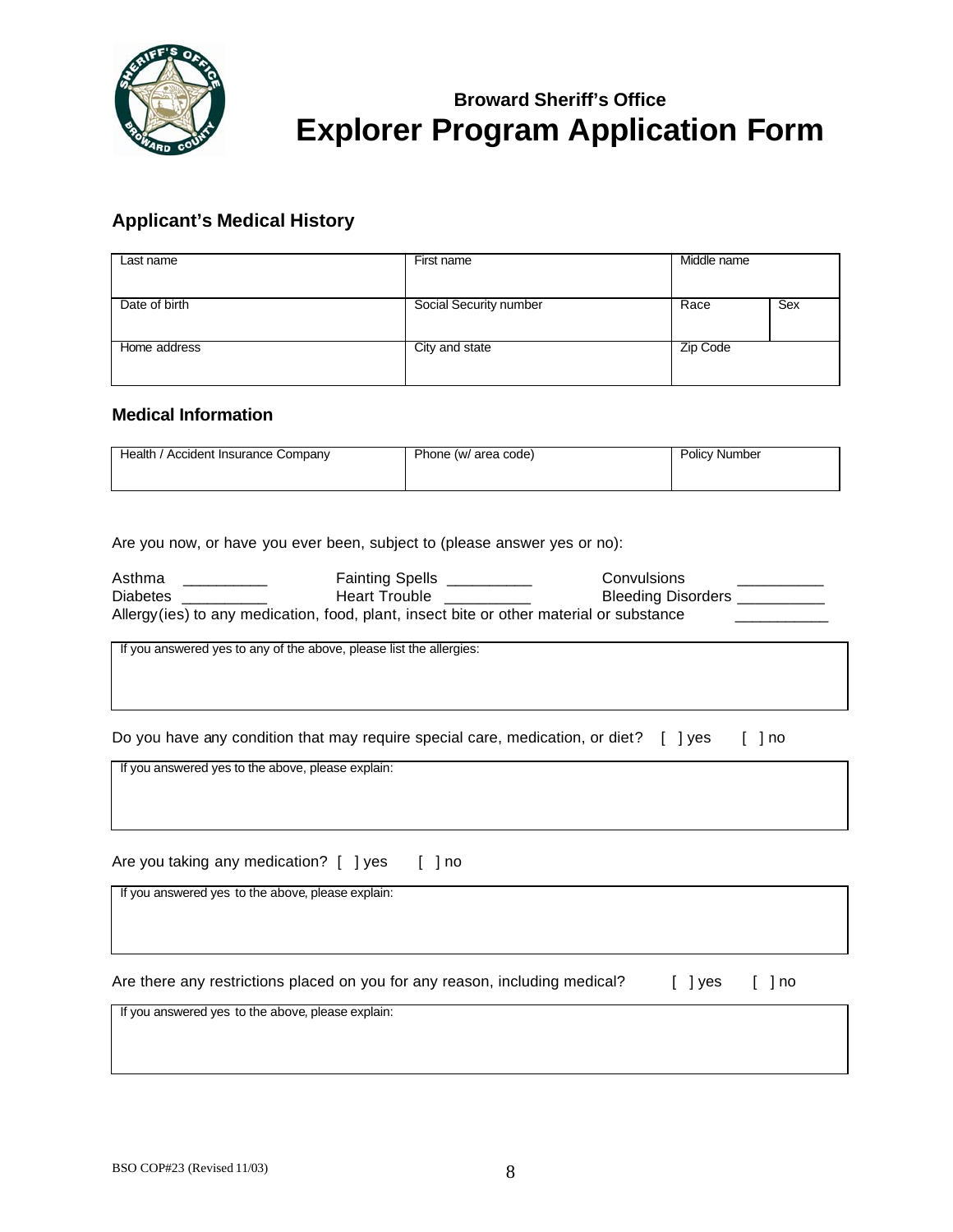

### **Applicant's / Parental Authorization for Medical Treatment**

This medical history is correct so far as I know, and the person herein described has permission to engage in all prescribed activities, except as noted by me. In the event I cannot be reached in an emergency, I hereby give permission to medical personnel and/or physician, selected by the adult leader in charge, to treat my son/daughter (listed applicant) for any medical or surgical emergency as deemed necessary by medical personnel and/or physician.

| Applicant's name (print)  | Signature                 | Date                        |
|---------------------------|---------------------------|-----------------------------|
|                           |                           |                             |
|                           |                           |                             |
| Parent / guardian name    | Signature                 | Date                        |
|                           |                           |                             |
|                           |                           |                             |
| Home phone (w/ area code) | Work phone (w/ area code) | Cell / pager (w/ area code) |
|                           |                           |                             |
|                           |                           |                             |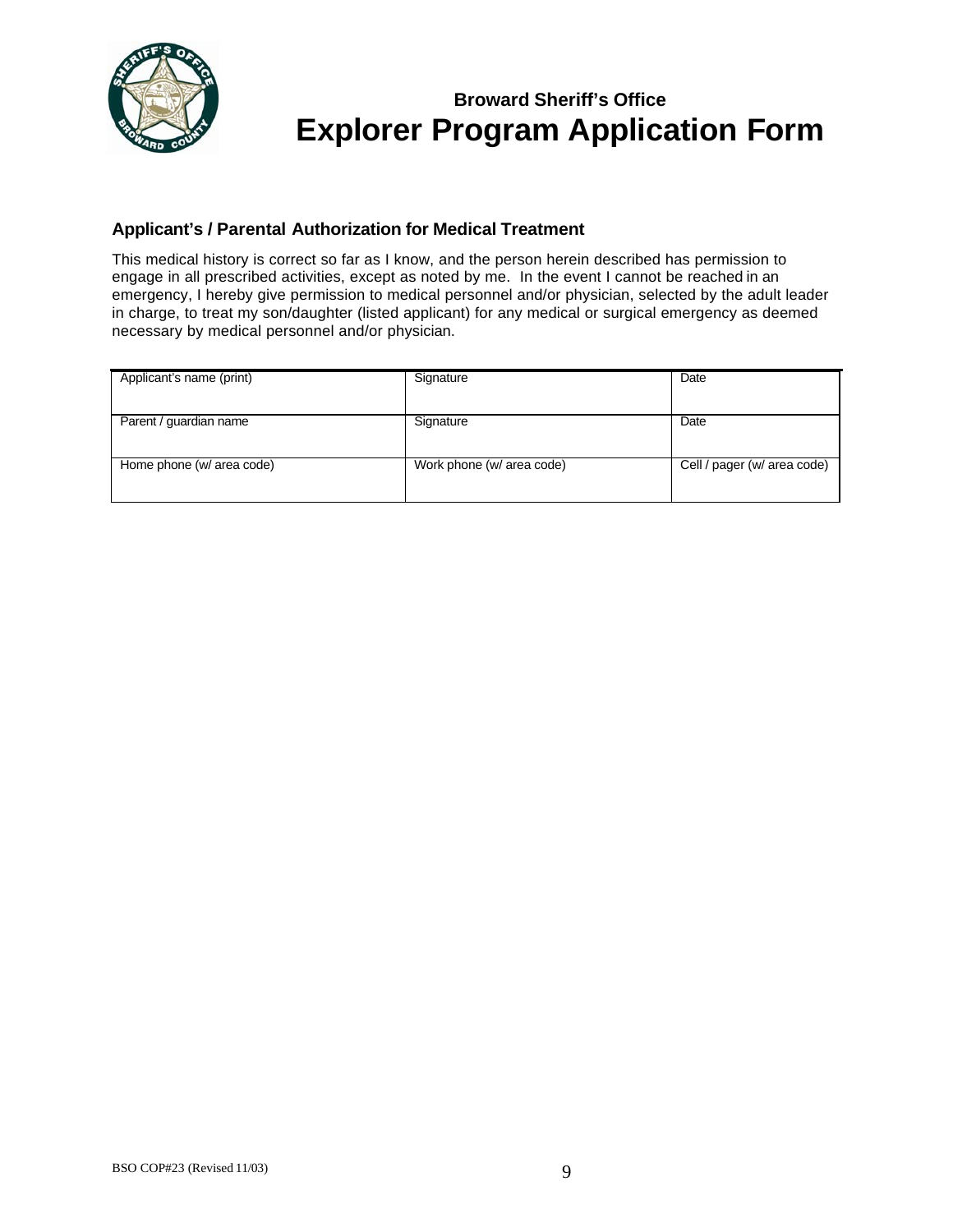

I solemnly swear and affirm that the answers that I have made to each and all of the questions are true and complete to the best of my knowledge and belief. I agree and understand that any misstatements of material facts contained herein will be cause for forfeiture on my part to all rights to membership in the Broward Sheriff's Office Explorer Program.

I hereby authorize the Broward County Sheriff's Office to verify any and all facts listed on this application, and to contact any references I have listed.

| Date | Signature of applicant         |
|------|--------------------------------|
|      | Signature of parent / guardian |

As the parent/guardian of the minor child applying for membership to the Broward County Sheriff's Office Explorer Program, I hereby give my permission for my child to become a member of the Broward County Sheriff's Office Explorer Program.

| Date | Signature of parent / guardian |               |  |  |
|------|--------------------------------|---------------|--|--|
|      | Driver's license number        | Issuing state |  |  |

| STATE OF FLORIDA         | SS     |  |  |
|--------------------------|--------|--|--|
| <b>COUNTY OF BROWARD</b> |        |  |  |
| On this                  | dav of |  |  |

Before me personally appeared

to me well know to be the same person described in and who executed the foregoing document, who having been duty sworn/or affirmed before me, stated that to the best of their knowledge and belief that the statements and answers to the questions in foregoing questionnaire contained, whether in writing or in print, are true.

#### \_\_\_\_\_\_\_\_\_\_\_\_\_\_\_\_\_\_\_\_\_\_\_\_\_\_\_\_\_\_\_\_\_\_\_\_\_\_\_\_\_\_\_ NOTARY PUBLIC, STATE OF FLORIDA AT LARGE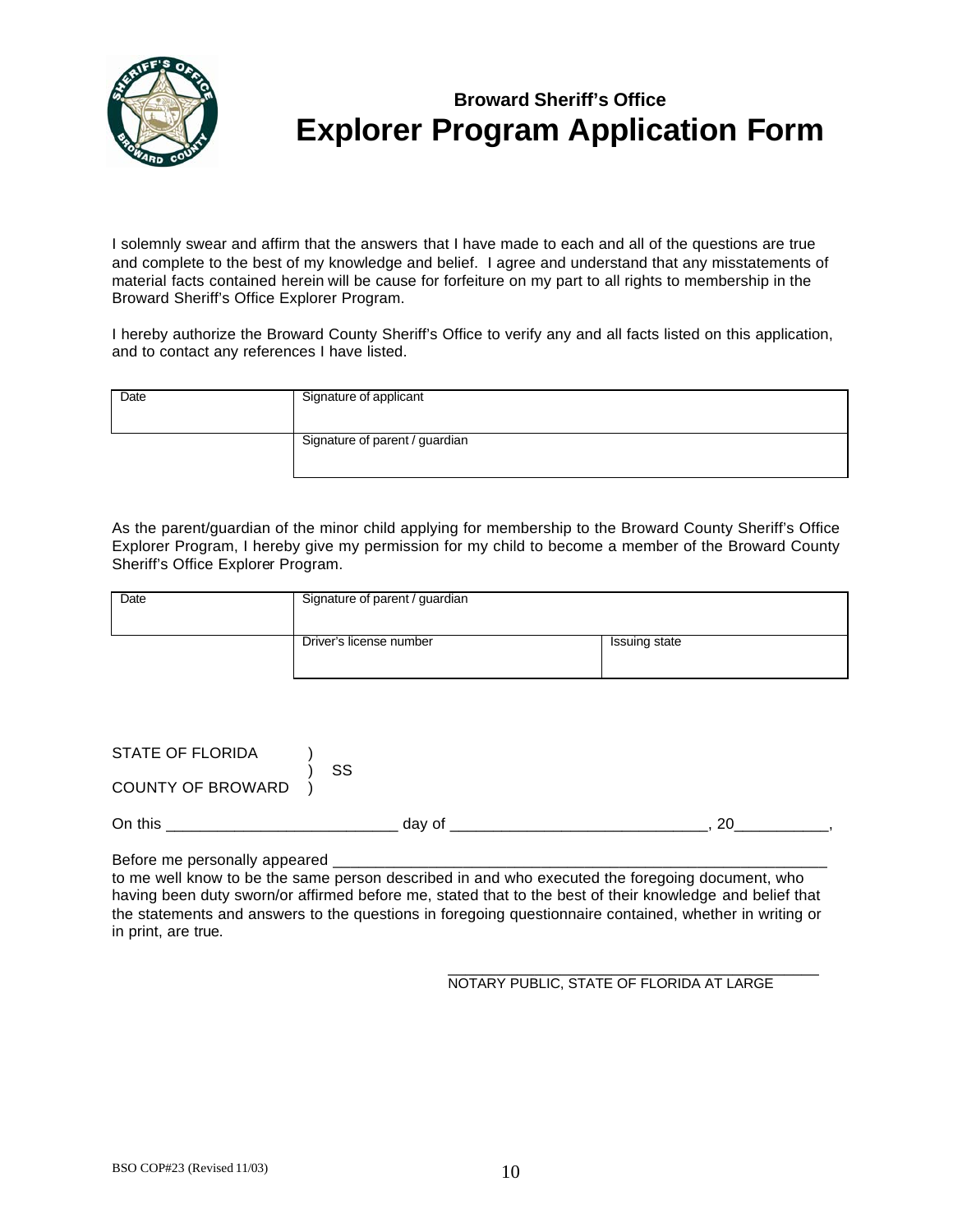

### REQUEST FOR PERMISSION TO RIDE AS AN EXPLORER AND HOLD HARMLESS/INDEMNIFICATION AGREEMENT

I, \_\_\_\_\_\_\_\_\_\_\_\_\_\_\_\_\_\_\_\_\_\_\_\_\_\_\_\_\_\_\_\_\_, being 18 years of age or older, do hereby request permission from the Broward Sheriff's Office (hereinafter referred to as "BSO") for my minor child, a BSO EXPLORER, to ride in an authorized BSO vehicle and participate in BSO EXPLORER functions, subject to the following conditions:

If permission is granted, my minor child will obey all instructions, orders, or commands given to my minor child by any BSO employee during the ride or such functions. I understand that such instructions, orders, and commands will be for my minor child's safety and protection.

I am fully aware of and appreciate the fact that, as an Explorer, minor child may experience or encounter many of the dangers associated with law enforcement work including, but not limited to, vehicle accidents and altercations with dangerous individuals. I fully realize and appreciate the fact 'that such dangers may result in physical harm, injury, or death to my minor child. I, on behalf of my minor child, myself, my minor child's heirs, executors and administrators, voluntarily accept any or all risks associated with this activity, and agree to hold harmless and indemnify BSO, the Sheriff of Broward County, its directors, officers, deputies, employees, agents, representatives, volunteers and servants from any claim, cause of action, or lawsuit resulting from personal injury or property damage to my minor child or others during my minor child's ride participation as an Explorer **including any claim, cause of action or lawsuit based on the negligence, actions or inactions of BSO, the Sheriff of Broward County, its directors, officers, deputies, employees, agents, representatives, volunteers or servants.**

I, the undersigned, intending to be legally bound hereby, for my minor child, myself, my minor child's heirs, executors, and administrators, waive and release any and all rights and claims for losses and damages including, but not limited to, personal injuries and property damage, that exist, now or in the future, against BSO, the Sheriff of Broward County, its directors, officers, deputies, employees, agents, representatives, volunteers and servants resulting, either directly or indirectly, from my minor child participating as a BSO Explorer **including any claim, cause of action or lawsuit based on the negligence, actions or inactions of BSO the Sheriff of Broward County, its directors, officers, deputies, employees, agents, representatives, volunteers or servants.**

I understand that this Hold Harmless and Indemnity Agreement includes any and all claims based on the negligence, actions or inactions of BSO, the Sheriff of Broward County, its directors, officers, deputies, employees, agents, representatives, volunteers or servants and covers bodily injury and property damage, whether suffered by my minor child or another person.

The parties recognize that in order to simplify the paperwork associated with each Explorer detail, function, special event, or trip, this agreement shall be applicable to all Explorer Activities.

It is further agreed that as an Explorer my minor child will not carry a firearm.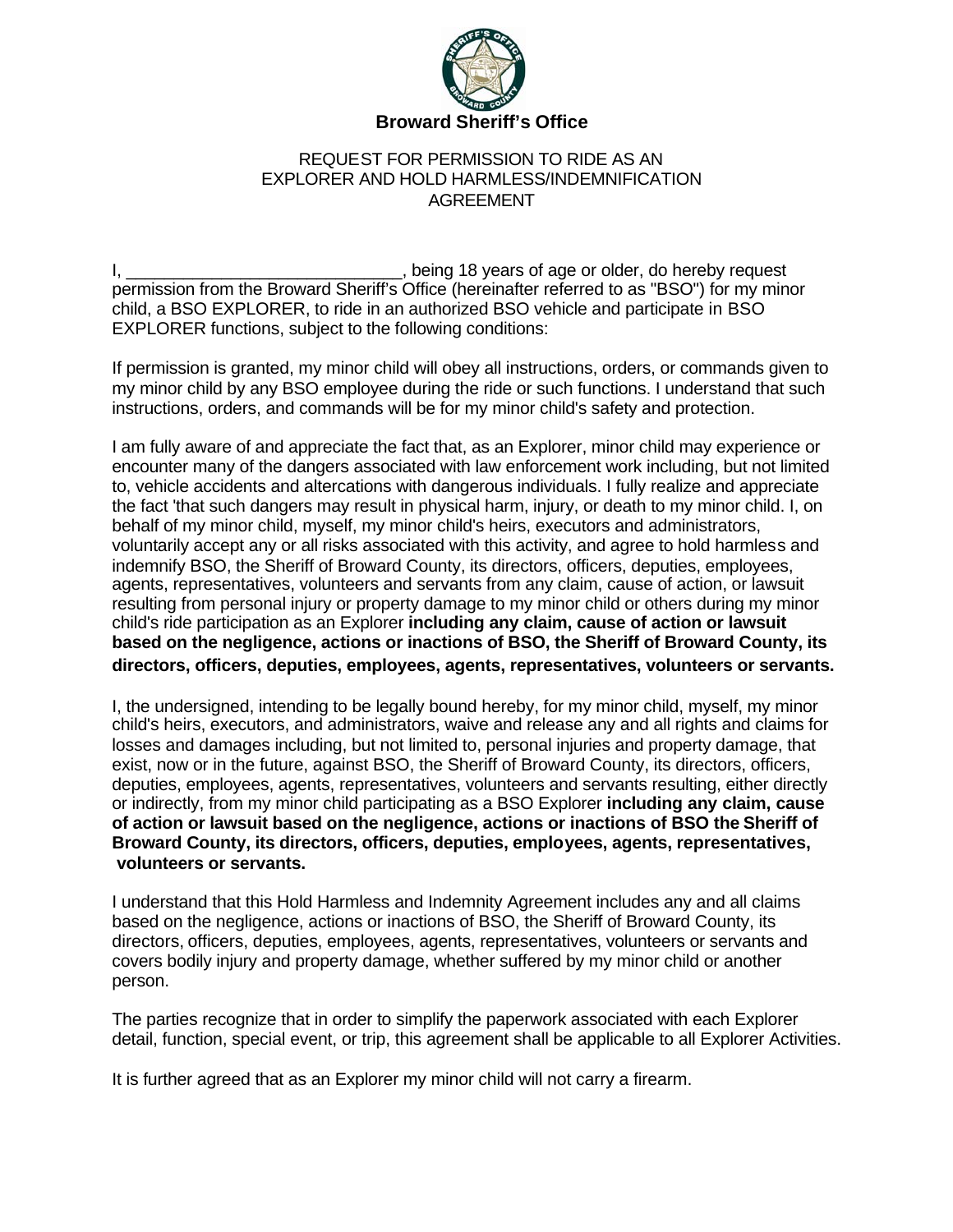In entering this Agreement, the parties represent that they have had a reasonable opportunity to seek and select legal advice and have relied upon the advice of their own legal representative, who is an attorney of their own choice, or have voluntarily chosen not to seek the advice of an attorney, and that the terms of this Agreement have been completely read and that those terms are fully understood and are voluntarily accepted. In the event of litigation in connection with or concerning the subject matter of this Agreement, the prevailing party shall be entitled to recover all costs and expenses incurred by such party in connection therewith, including reasonable attorney's fees.

| Printed Name of Parent or Guardian                                                    |      | Signature of Parent or Guardian |          |       |
|---------------------------------------------------------------------------------------|------|---------------------------------|----------|-------|
| <b>Street Address</b>                                                                 | City | <b>State</b>                    | Zip Code | Phone |
| Name of BSO Explorer                                                                  |      |                                 |          |       |
| <b>STATE OF FLORIDA</b><br><b>COUNTY OF BROWARD</b>                                   |      |                                 |          |       |
| The foregoing instrument was acknowledged before me this _______day of_________, 20_, |      |                                 |          |       |
|                                                                                       |      |                                 |          |       |
| as identification.                                                                    |      |                                 |          |       |
| Notary Public                                                                         |      |                                 |          |       |

Typed/Printed Name of Notary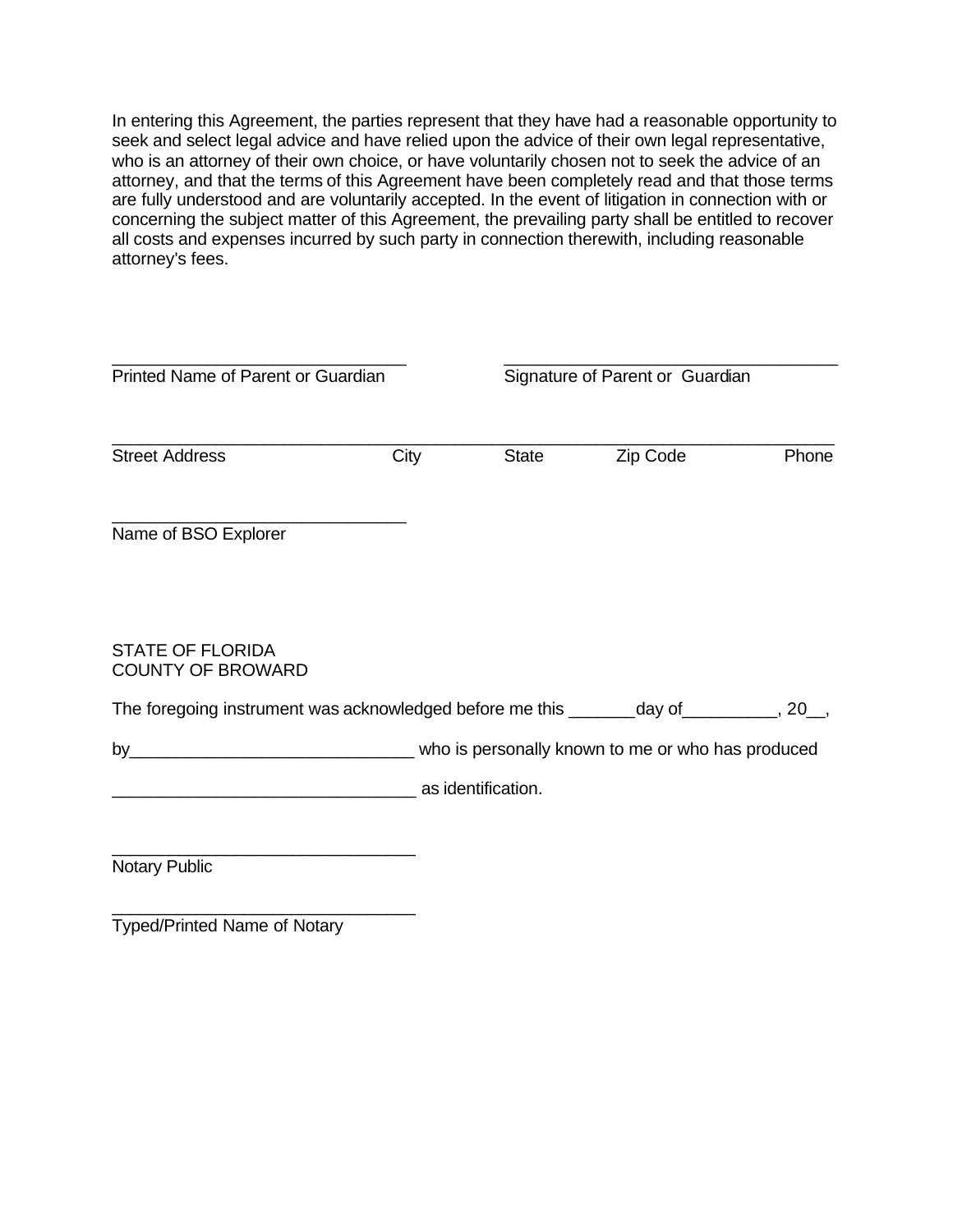

### **Broward Sheriff's Office**

### REQUEST FOR PERMISSION TO RIDE AS AN EXPLORER AND HOLD HARMLESS/INDEMNIFICATION AGREEMENT

I, \_\_\_\_\_\_\_\_\_\_\_\_\_\_\_\_\_\_\_\_\_\_\_\_\_\_\_\_\_\_\_\_\_\_\_ , a BSO EXPLORER, being 18 years of age or older, do hereby request permission from the Broward Sheriff's Office (hereinafter referred to as "BSO") to ride in an authorized BSO vehicle and participate in BSO EXPLORER functions, subject to the following conditions:

If permission is granted, I will obey all instructions, orders, or commands given to me by any BSO employee during the ride or such functions. I understand that such instructions, orders, and commands will be for my safety and protection.

I am fully aware of and appreciate the fact that, as an Explorer, I may experience or encounter many of the dangers associated with law enforcement work including, but not limited to, vehicle accidents and altercations with dangerous individuals. I fully realize and appreciate the fact that such dangers may result in physical harm, injury, or death to me.

I, on behalf of myself, my heirs, executors and administrators, voluntarily accept any or all risks associated with this activity, and agree to hold harmless and indemnify BSO, the Sheriff of Broward County, his directors, officers, deputies, employees, agents, representatives, volunteers and servants from any claim, cause of action, or lawsuit resulting from personal injury or property damage to myself or others during my participation as an Explorer **including any claim, cause of action or lawsuit based on the negligence, actions or inactions of BSO, the Sheriff of Broward County, its directors, officers, deputies, employees, agents, representatives, volunteers or servants.**

I, the undersigned, intending to be legally bound hereby, for myself, my heirs, executors, and administrators, waive and release any and all rights and claims for losses and damages including, but not limited to, personal injuries and property damage, that exist, now or in the future, against BSO, the Sheriff of Broward County, its directors, officers, deputies, employees, agents, representatives, volunteers and servants resulting, either directly or indirectly, from my participating as a BSO Explorer, **including any claim, cause of action or lawsuit based on the negligence, actions or inactions of BSO, the Sheriff of Broward County, its directors, officers, deputies, employees, agents, representatives, volunteers or servants.**

I understand that this Hold Harmless and Indemnity Agreement includes any and all claims based on the negligence, actions or inactions of BSO, the Sheriff of Broward County, its directors, officers, deputies, employees, agents, representatives, volunteers or servants and covers bodily injury and property damage, whether suffered by myself or another person.

The parties recognize that in order to simplify the paperwork associated with each Explorer detail, function, special event, or trip, this agreement shall be applicable to all Explorer Activities.

It is further agreed that as an Explorer, I will not carry a firearm.

In entering this Agreement, the parties represent that they have had a reasonable opportunity to seek and select legal advice and have relied upon the advice of their own legal representative,